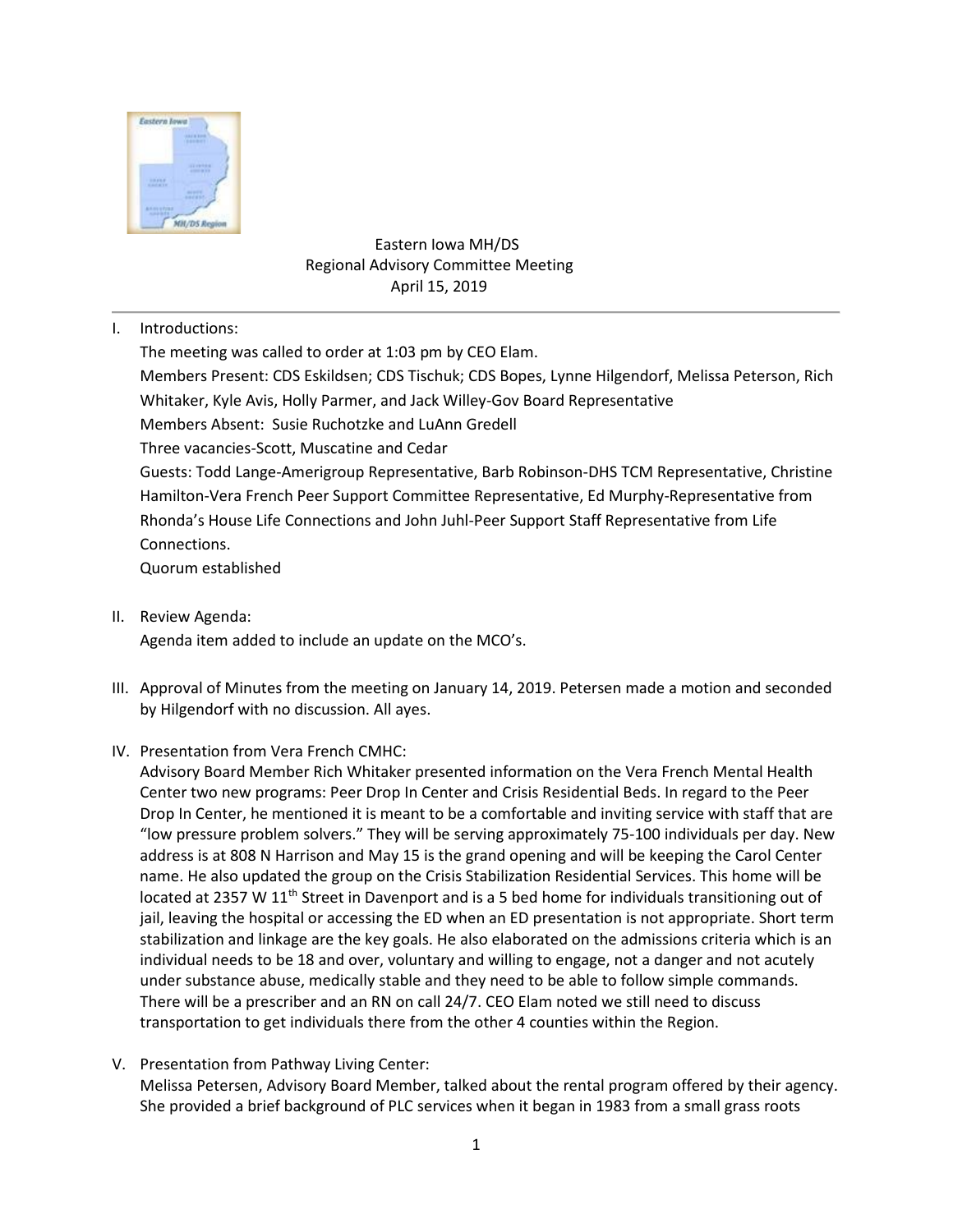effort in Clinton, IA to serve adults in a community setting. She noted that in 2015, with the impact of Medicaid tiers for services, the agency was discovering some individuals had to remain in the Group Homes due to no income from either work or disability. They believed developing a concept that put a housing first model to individuals made sense. Currently they serve 2 individuals in the group homes and 5 individuals in the community under the rent subsidy program. The individuals have expectations to apply and maintain eligibility for all programs such as Section 8 housing, food stamps and Medicaid. She stated they have served over 30 people in the last three years through the program.

## VI. Update on the Peer Support Committee (PSC):

Todd Lange, Representative from Amerigroup, in lieu of Todd Noack, presented information to the Regional Advisory Committee. A few other staff from the PSC also in attendance at today's meeting to address and inform the Region Advisory Board of their function. They should be viewed as a resource to the Region and to assist in a complimentary approach to the Region's Crisis Services. The PSC wants to look at additional training opportunities and are available as a resource. Anyone is invited to attend meetings and they are held the  $1<sup>st</sup>$  Thursday of the month at 9 a.m. at the Dewitt Methodist Church.

### VII. Update on Regional Financials:

CEO Elam provided spreadsheets from our fiscal agent, David Farmer, that were presented to the Governing Board. She noted we are estimating an ending fund balance of 4.7 million. Elam mentioned there is a bill that recently passed out of the House to increase the fund balance to 40% and extended the time frame to be below the 40% by FY 2024. She is hopeful the levy issues will be addressed with the next legislative session as by FY 2021, several new services need to be developed and implemented within our Region that will be costly such as the Access Centers and the Intensive Residential Service Homes. And lastly, the Children's Mental Health System bill is being promoted heavily at the State level and expected to be signed with no new funds appropriated to Regions.

#### VIII.Update on Crisis Services:

CEO Elam presented an overview of the Regional Crisis Services System managed by the Robert Young Center. She stated we have entered Year 4 of the Agreement and many new and exciting services will be implemented such as mobile crisis expansion to all 5 counties, and the crisis stabilizations residential beds. She informed the group that the State recently passed legislation that they will be "manning" the crisis lines. She is hopeful our current line will roll up to the new line. We continue with a Warm Line which is separate. Also, a new service called "peer liaison" for law enforcement is expected in the near future.

## IX. Legislative Update:

CEO Elam reported on the HHS Appropriations bill that was passed out this week in the House and headed to the Senate. She noted there is a one- time fix for Polk County to allow them to transfer money from General Funds into Mental Health funds. They continue to battle, remarked Elam. And the Children's Mental Health bill has passed out of the House and is sitting with the Senate.

## X. Other Items:

An MCO update was provided as UnitedHealth is leaving as of June 30, 2019. A new MCO, Iowa TotalCare will be starting July 1, 2019.

#### XI: Public Comment: